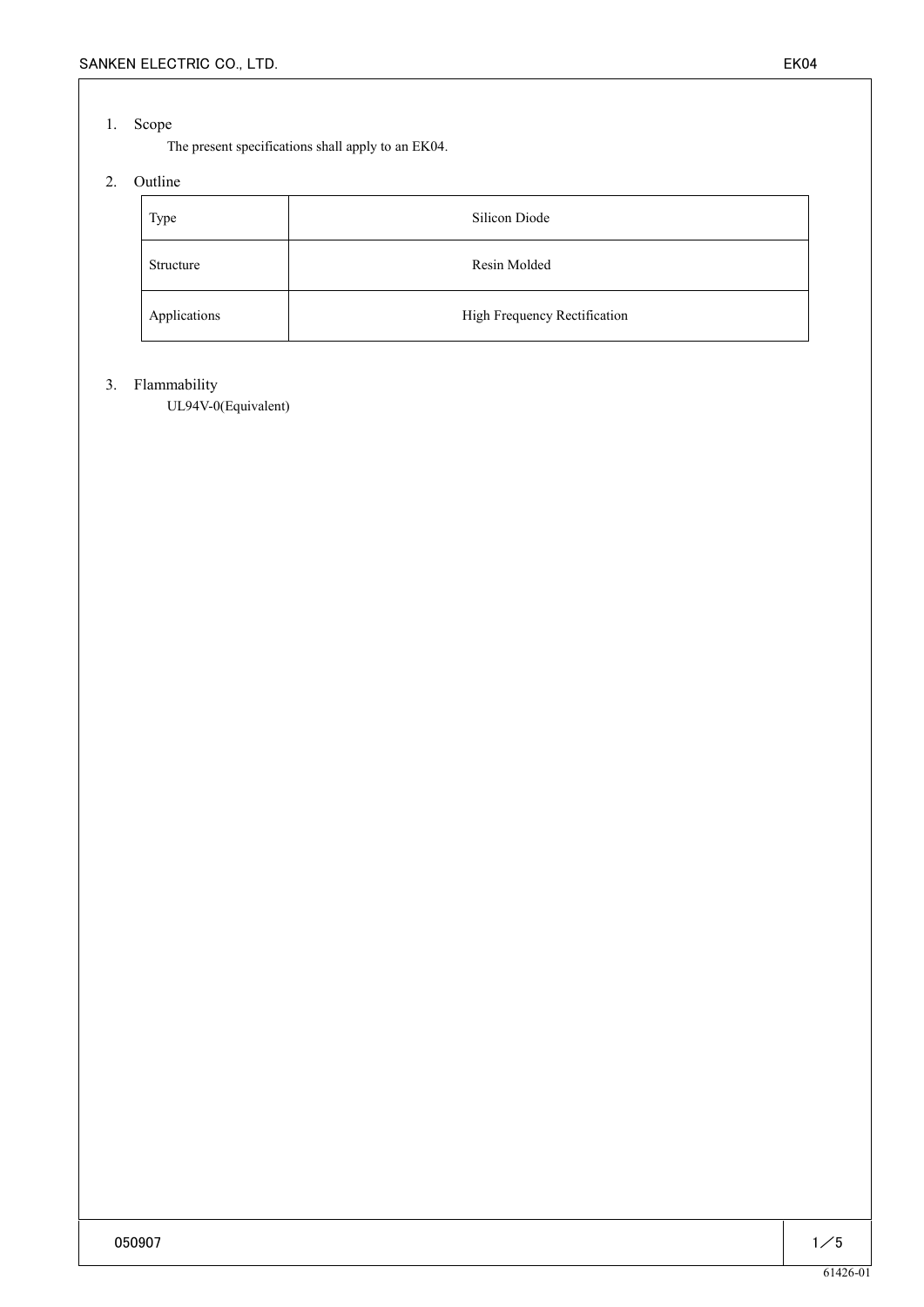## 4. Absolute maximum ratings

| N <sub>0</sub> | Item                           | Symbol           | Unit            | Rating                 | Conditions                         |
|----------------|--------------------------------|------------------|-----------------|------------------------|------------------------------------|
| 1              | Transient Peak Reverse Voltage | $V_{\rm RSM}$    | V               | 45                     |                                    |
| $\overline{2}$ | Peak Reverse Voltage           | $V_{RM}$         | V               | 40                     |                                    |
| 3              | Average Forward Current        | $I_{F(AV)}$      | A               | 1.0                    | Refer to Derating of 7             |
| $\overline{4}$ | Peak Surge Forward Current     | $I_{FSM}$        | A               | 40                     | 10msec.<br>Half sinewave, one shot |
| 5              | $I2t$ Limiting Value           | $I^2t$           | $A^2s$          | 8.0                    | $1$ msec $\leq t \leq 10$ msec     |
| 6              | Junction Temperature           | $T_i$            | $\rm ^{\circ}C$ | $-40 \rightarrow +150$ |                                    |
| 7              | Storage Temperature            | $T_{\text{stg}}$ | $\rm ^{\circ}C$ | $-40 \rightarrow +150$ |                                    |

# 5. Electrical characteristics (Ta= $25^{\circ}$ C , unless otherwise specified)

| N <sub>0</sub> | Item                                              | Symbol           | Unit               | Value                   | Conditions                             |
|----------------|---------------------------------------------------|------------------|--------------------|-------------------------|----------------------------------------|
|                | Forward Voltage Drop                              |                  | V                  | $0.55 \,\mathrm{max}$ . | $I_F = 1.0A$                           |
| 2              | Reverse Leakage Current                           | $I_R$            | mA                 | $5.0$ max.              | $V_R = V_{RM}$                         |
| 3              | Reverse Leakage Current Under<br>High Temperature | $H \cdot I_{R1}$ | mA                 | $10$ max.               | $V_R = V_{RM}$ , T <sub>i</sub> =125°C |
|                |                                                   | $H \cdot I_{R2}$ | mA                 | $35 \text{ max}$ .      | $V_R = V_{RM}$ , T <sub>i</sub> =150°C |
| 4              | <b>Thermal Resistance</b>                         | $R_{th (j-l)}$   | $\rm ^{\circ}C$ /W | $20 \text{ max}$ .      | Between Junction and Lead              |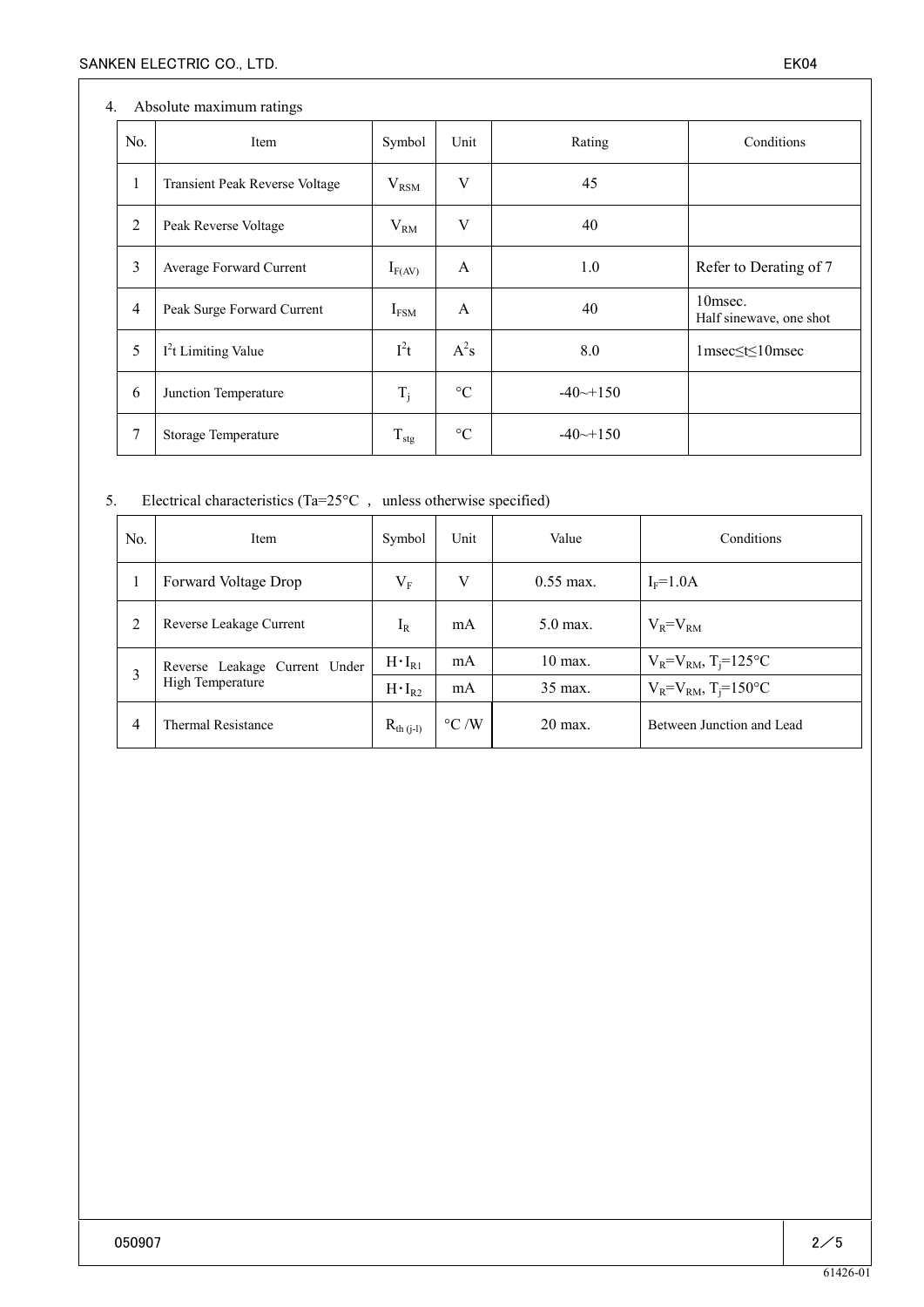

61426-01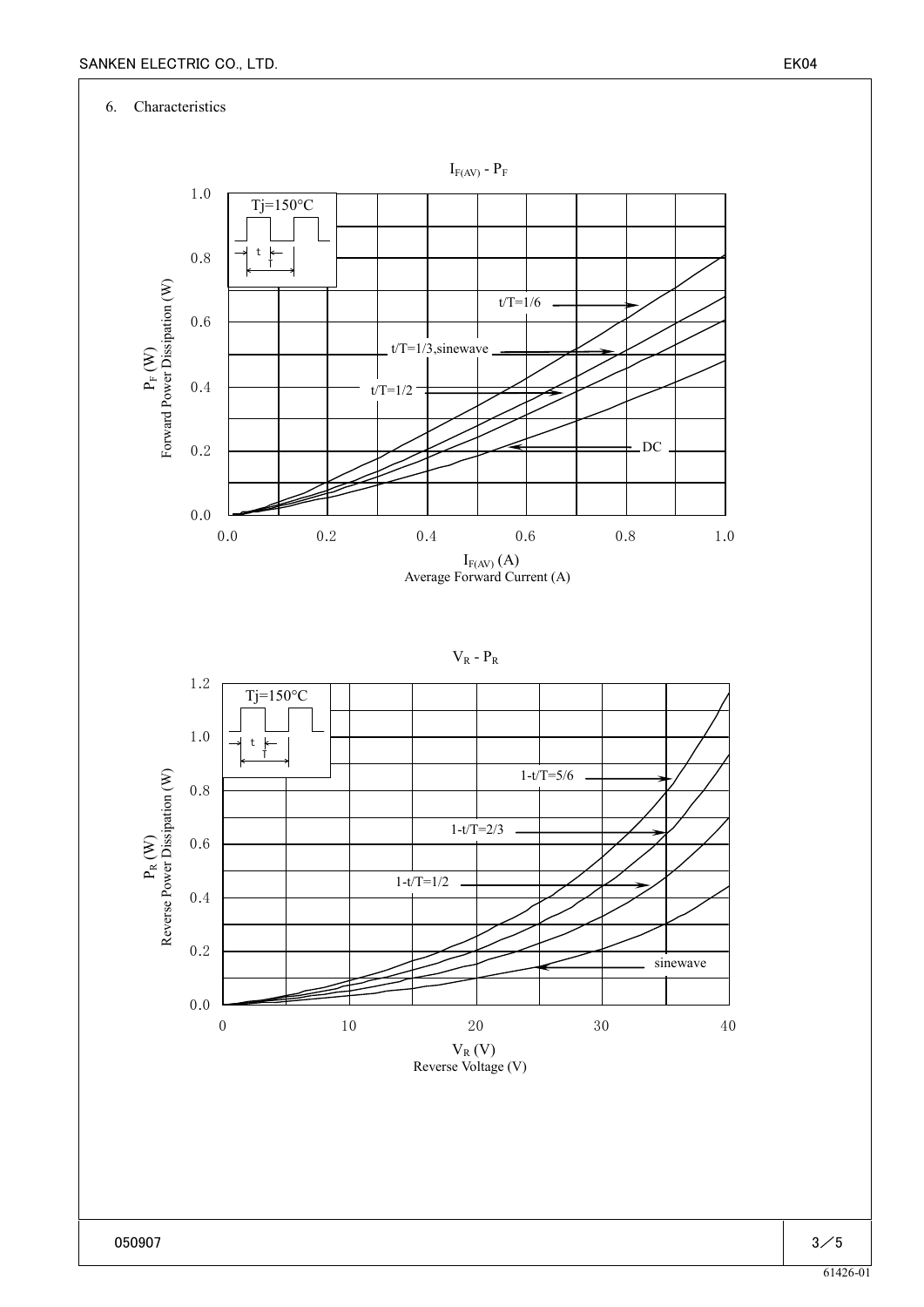7. Derating